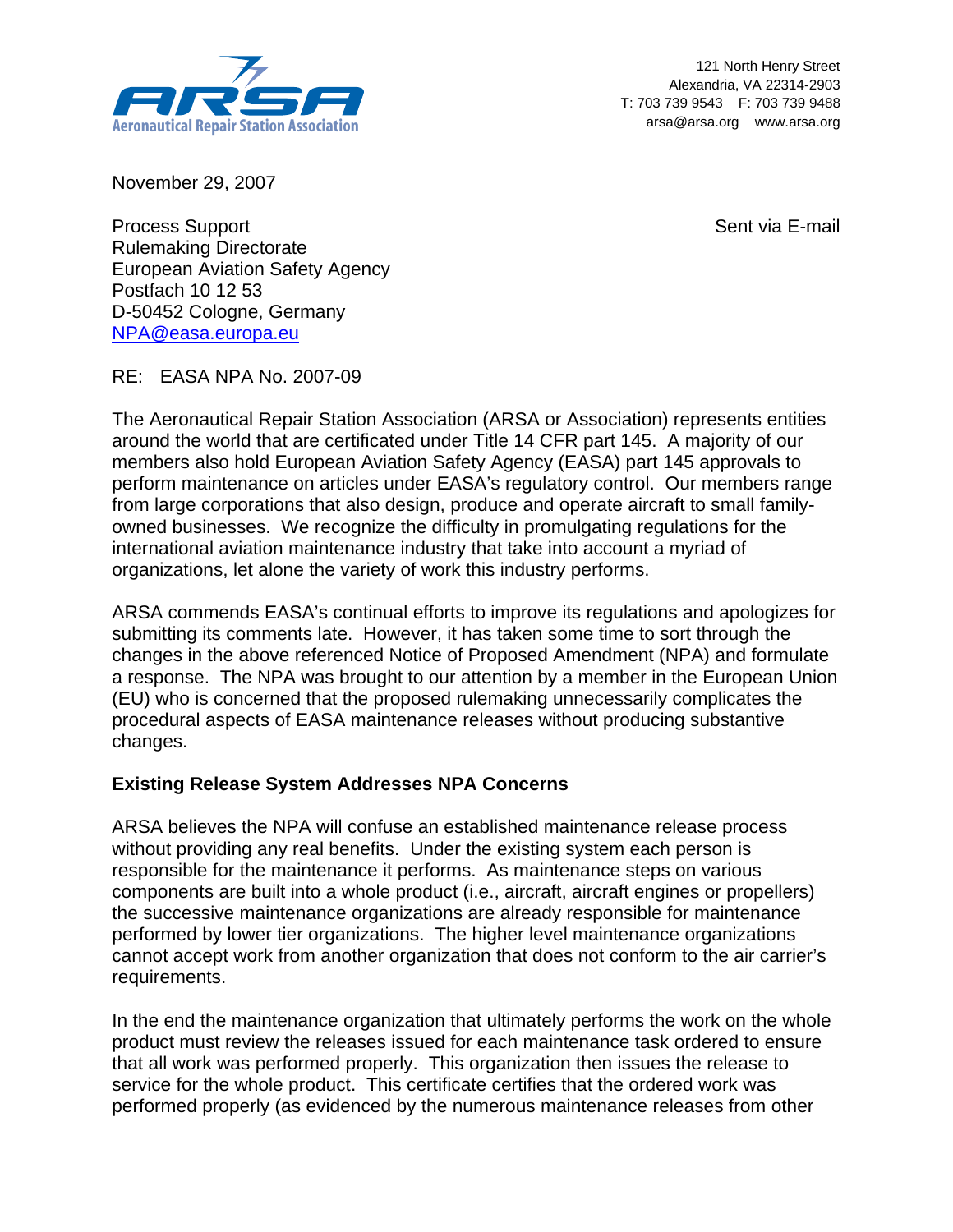EASA Rulemaking Directorate November 29, 2007 Page 2

RE: EASA NPA No. 2007-09

organizations) and in respect to that work, the product is released to service. The operator is, of course, ultimately responsible for operating an airworthy aircraft.

## **Proposed Release System Adds Confusion**

The NPA does little to change the existing system of maintenance releases. Instead it establishes a hierarchy of releases where a collection of lower-level releases ultimately leads to a single certificate of release to service for the aircraft. In this proposed system the lower-level maintenance releases certify that the maintenance carried out by that organization was properly performed. The aircraft remains in an unapproved state until a primary maintenance organization (PMO) verifies that all the maintenance tasks ordered were completed and issues a release to service. This release confirms that the aircraft is ready for release to service with respect to the work ordered by the operator. It does not cover any work the operator did not order and final airworthiness responsibility still rest with the operator.

## **Clarification Better Suited for Guidance**

ARSA commends EASA for trying to clarify the responsibilities where multiple maintenance releases are issued by several organizations. However, the Association recommends this be developed into guidance instead of amending the rules. This is an especially prudent considering the NPA only clarifies the existing rule that each maintenance organization only approves the work it performed for release to service, not the entire aircraft.

It is also in the interest of international harmonization. For example, EASA's existing release system is equivalent to the Federal Aviation Administration's (FAA). In the U.S. an FAA Form 8130-3 is issued to certify that the work described was accomplished in accordance with the regulations and in respect to that work the items are approved for return to service. Even when the work is accomplished on a complete aircraft, the 8130-3 only certifies that the ordered work was performed properly and is approved for return to service.

## **Conclusion**

For the reasons stated above, ARSA recommends that EASA incorporate the substance of the NPA into official guidance. Amending the regulations to clarify existing practices carries the risk of unintended and troublesome consequences that can only be reversed through another formal rulemaking procedure.

ARSA looks forward to working with EASA towards the implementation of the proposed recommendation and appreciates the agency's consideration of its comments.